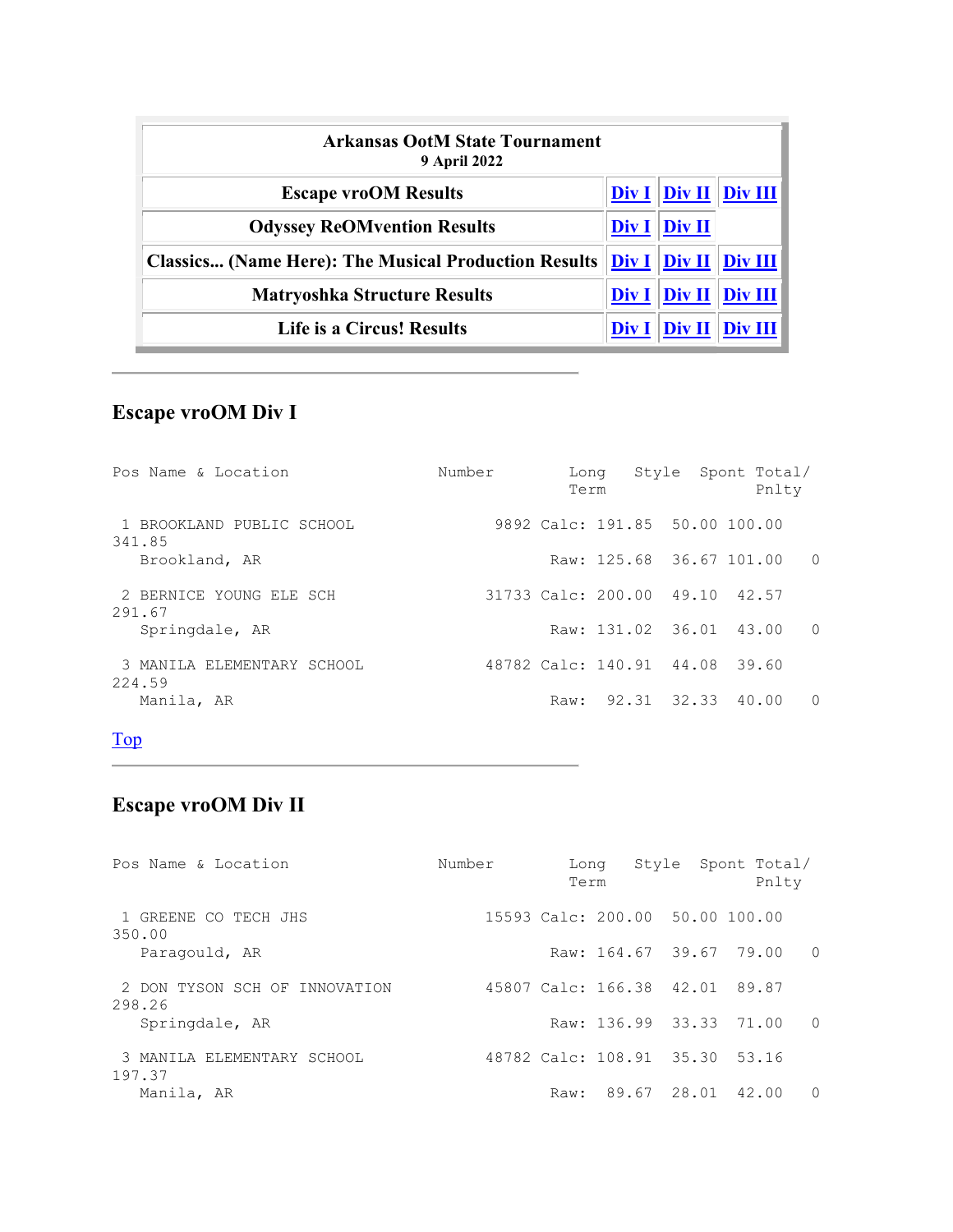## Escape vroOM Div III

| Pos Name & Location               | Number | Long<br>Term |                                | Style Spont Total/<br>Pnlty |          |
|-----------------------------------|--------|--------------|--------------------------------|-----------------------------|----------|
| 1 GREENE CO TECH JHS<br>342.94    |        |              | 15593 Calc: 200.00 50.00 92.94 |                             |          |
| Paragould, AR                     |        |              |                                | Raw: 161.65 45.35 79.00 0   |          |
| 2 TUCKERMAN HIGH SCHOOL<br>221.86 |        |              | 34264 Calc: 89.89 31.97 100.00 |                             |          |
| Tuckerman, AR                     |        | Raw:         |                                | 72.65 29.00 85.00           | $\Omega$ |

Top

## Odyssey ReOMvention Div I

| Number | Long<br>Term |  | Pnlty |                                                                                    |
|--------|--------------|--|-------|------------------------------------------------------------------------------------|
|        |              |  |       |                                                                                    |
|        |              |  |       |                                                                                    |
|        |              |  |       | Style Spont Total/<br>28848 Calc: 200.00 50.00 100.00<br>Raw: 109.50 37.33 65.00 2 |

#### Top

## Odyssey ReOMvention Div II

| Pos Name & Location                | Number | Long<br>Term                    |                         | Style Spont Total/<br>Pnlty |          |
|------------------------------------|--------|---------------------------------|-------------------------|-----------------------------|----------|
| 1 GREENE CO TECH MID SCH<br>348.00 |        | 42989 Calc: 200.00 50.00 100.00 |                         |                             |          |
| Paragould, AR                      |        |                                 | Raw: 124.50 40.00 91.67 | $\overline{2}$              |          |
| 2 GENTRY MIDDLE SCHOOL<br>307.83   |        | 25551 Calc: 194.38 40.00 73.45  |                         |                             |          |
| Gentry, AR                         |        |                                 | Raw: 121.00 32.00 67.33 |                             | $\Omega$ |

### Top

Classics... (Name Here): The Musical Production Div I

Top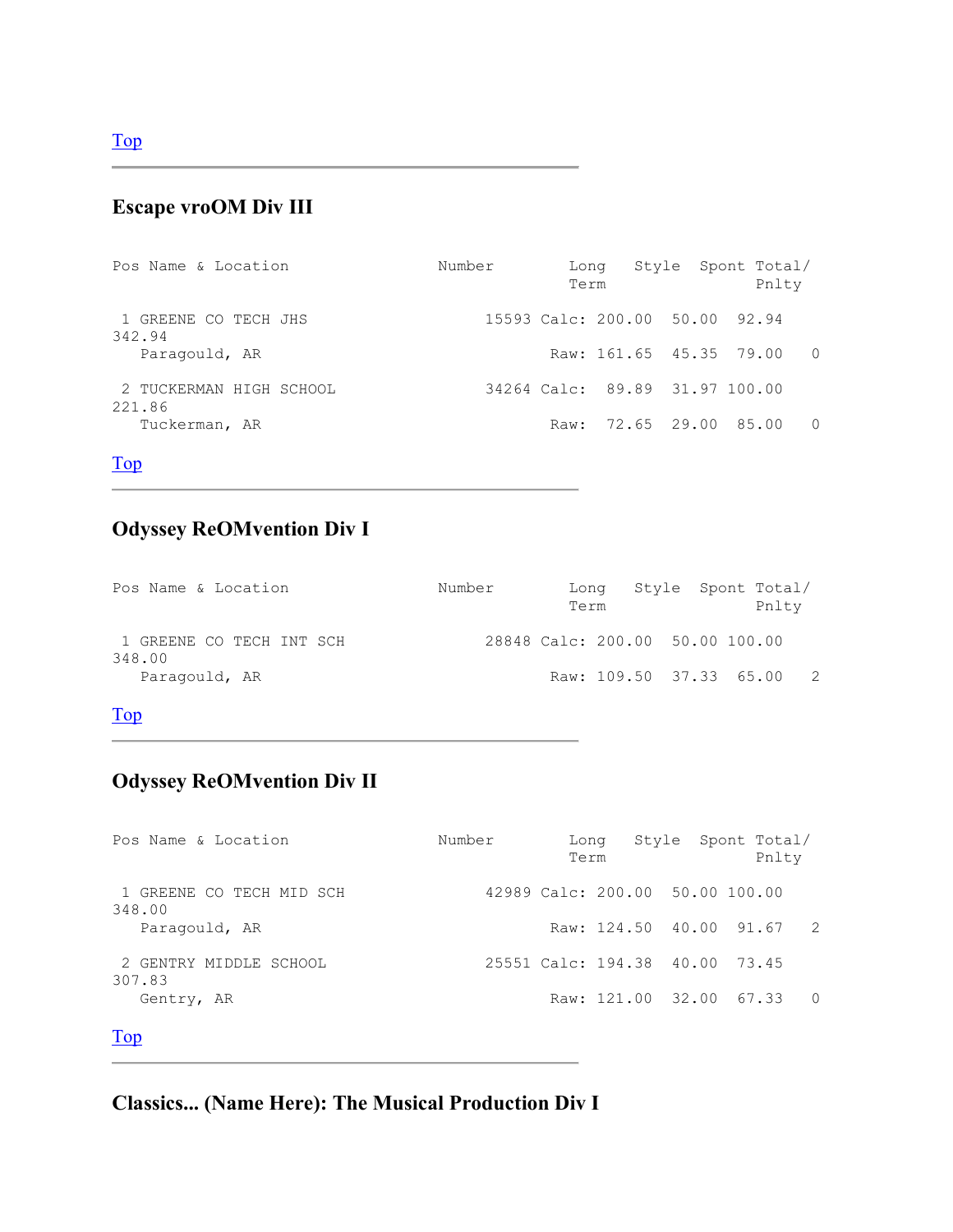| Pos Name & Location                       | Number | Term |                                | Long Style Spont Total/<br>Pnlty |           |
|-------------------------------------------|--------|------|--------------------------------|----------------------------------|-----------|
| 1 BROOKLAND PUBLIC SCHOOL<br>334.75       |        |      | 9892 Calc: 189.21 45.54 100.00 |                                  |           |
| Brookland, AR                             |        |      | Raw: 153.50 38.25 91.00        |                                  | $\Omega$  |
| 2 M D WILLIAMS INTERMEDIATE SCH<br>323.63 |        |      | 24942 Calc: 200.00 50.00 73.63 |                                  |           |
| Pocahontas, AR                            |        |      | Raw: 162.25 42.00 67.00        |                                  | $\Omega$  |
| 3 BERNICE YOUNG ELE SCH<br>318.02         |        |      | 31733 Calc: 194.76 40.48 82.78 |                                  |           |
| Springdale, AR                            |        |      | Raw: 158.00 34.00 75.33        |                                  | $\Omega$  |
| 4 TRUMANN MIDDLE SCHOOL<br>305.67         |        |      | 38010 Calc: 185.21 39.88 80.58 |                                  |           |
| Trumann, AR                               |        |      |                                | Raw: 150.25 33.50 73.33          | $\Omega$  |
| 5 CORNING MIDDLE SCHOOL<br>300.33         |        |      | 47457 Calc: 175.35 42.56 82.42 |                                  |           |
| Corning, AR                               |        |      | Raw: 142.25 35.75 75.00        |                                  | $\bigcap$ |

## Classics... (Name Here): The Musical Production Div II

| Pos Name & Location               | Number                          | Lona<br>Term            | Style Spont Total/ | Pnlty       |  |
|-----------------------------------|---------------------------------|-------------------------|--------------------|-------------|--|
| 1 CORNING MIDDLE SCHOOL<br>345.00 | 47457 Calc: 200.00 50.00 100.00 |                         |                    |             |  |
| Corning, AR                       |                                 | Raw: 130.25 32.00 59.00 |                    | $5^{\circ}$ |  |

## Top

## Classics... (Name Here): The Musical Production Div III

| Pos Name & Location                | Number | Long<br>Term                   | Style Spont Total/ | Pnlty |  |
|------------------------------------|--------|--------------------------------|--------------------|-------|--|
| 1 CORNING HIGH SCHOOL<br>347.31    |        | 5409 Calc: 197.31 50.00 100.00 |                    |       |  |
| Corning, AR                        |        | Raw: 165.25 46.00 67.50 0      |                    |       |  |
| 2 MOUNT ST. MARY ACADEMY<br>320.96 |        | 23095 Calc: 200.00 48.37 72.59 |                    |       |  |
| Little Rock, AR                    |        | Raw: 167.50 44.50 49.00        |                    |       |  |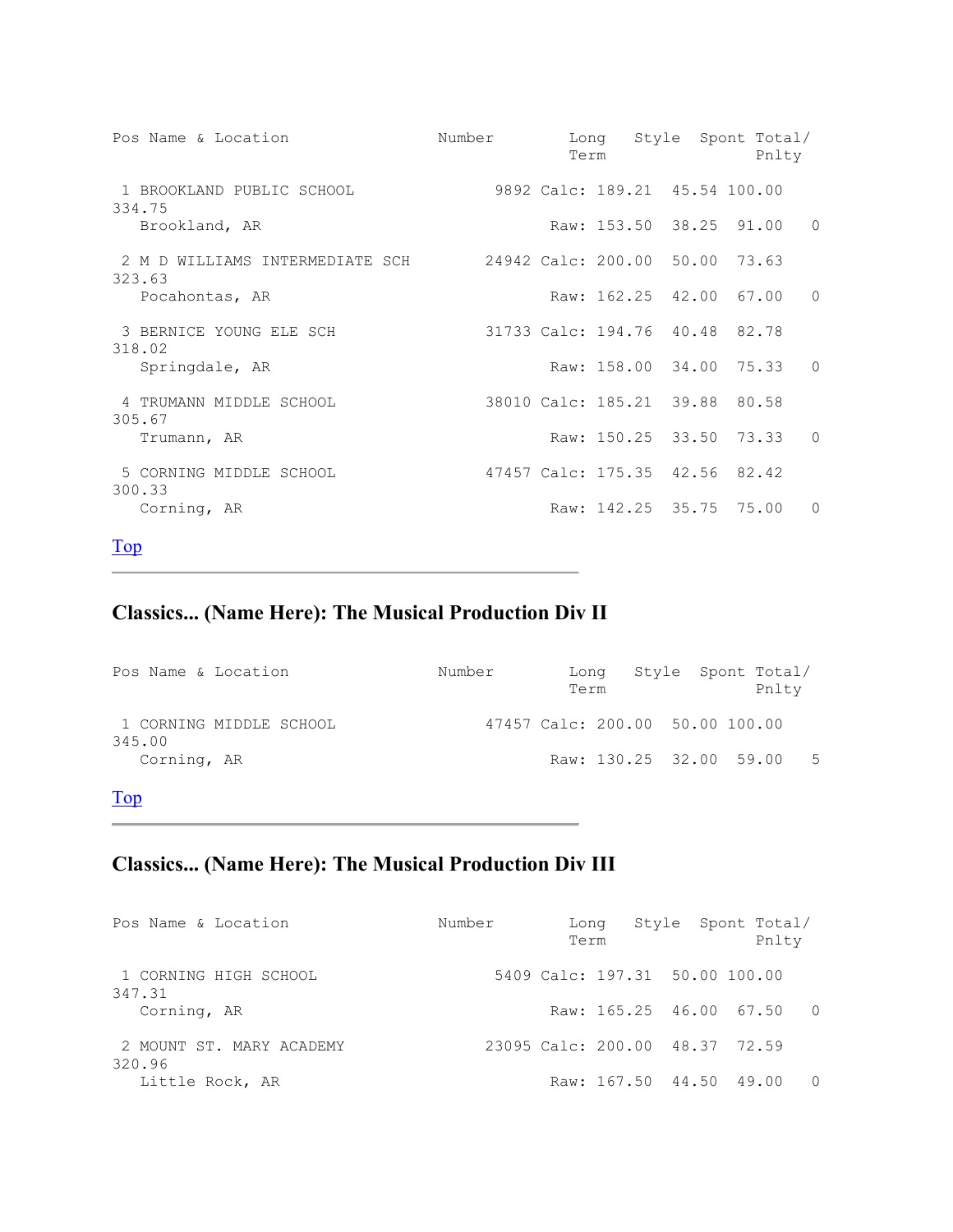```
 3 VALLEY VIEW JR HIGH SCH 47633 Calc: 199.70 46.20 46.67 
292.57<br>Jonesboro, AR
                                         Raw: 167.25 42.50 31.50 0
 4 EARLE HIGH SCHOOL 48796 Calc: 114.33 31.25 30.37 
170.95<br>Earle , AR
                                         Raw: 95.75 28.75 20.50 5
```
#### Matryoshka Structure Div I

| Pos Name & Location<br>Total/                    | Number |  |      |                                | Wt Hld Long Style Spont |
|--------------------------------------------------|--------|--|------|--------------------------------|-------------------------|
| Pnlty                                            |        |  | Term |                                |                         |
| 1 BLYTHEVILLE ELEMENTARY SCHOOL<br>100.00 350.00 |        |  |      | 8147 Calc: 100.00 200.00 50.00 |                         |
| Blytheville, ARKANSAS<br>71.00<br>$\overline{0}$ |        |  |      | Raw: 745.00 90.50 35.50        |                         |

#### Top

#### Matryoshka Structure Div II

| Pos Name & Location<br>Total/                 | Number |  |                                 | Wt Hld Long Style Spont |
|-----------------------------------------------|--------|--|---------------------------------|-------------------------|
| Pnlty                                         |        |  | Term                            |                         |
| 1 BLYTHEVILLE MIDDLE SCHOOLS<br>100.00 350.00 |        |  | 32282 Calc: 100.00 200.00 50.00 |                         |
| Blytheville, ARKANSAS<br>68.50 0              |        |  | Raw: 570.00 81.50 36.50         |                         |

#### Top

#### Matryoshka Structure Div III

| Pos Name & Location<br>Total/             | Number | Wt Hld Long Style Spont        |  |
|-------------------------------------------|--------|--------------------------------|--|
| Pnlty                                     |        | Term                           |  |
| 1 BLYTHEVILLE HIGH SCHOOL<br>87.10 337.10 |        | 8149 Calc: 100.00 200.00 50.00 |  |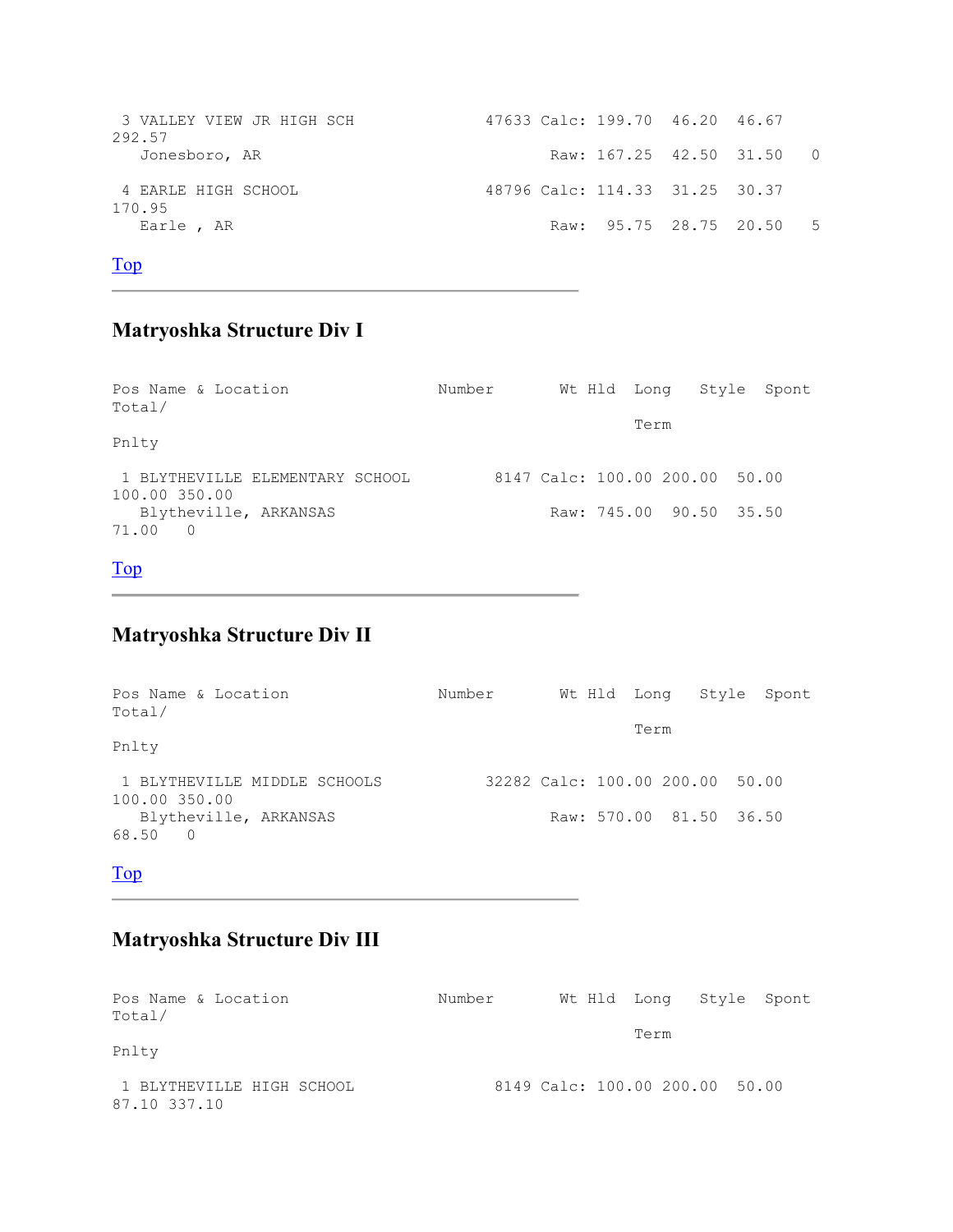```
Blytheville, ARKANSAS Raw: 510.00 94.50 40.00
81.00 0 
 2 HAAS HALL ACADEMY-BENTONVILLE 48268 Calc: 7.84 102.55 46.88 
100.00 249.43<br>Bentonville, AR
                                   Raw: 40.00 89.50 37.50
93.00 0 
 3 EARLE HIGH SCHOOL 48796 Calc: 2.94 87.60 39.38 
65.59 192.57 
 Earle , AR <br>Raw: 15.00 80.00 31.50
61.00 0
```
#### Life is a Circus! Div I

| Pos Name & Location                                                    |                                | Number Long Style Spont Total/<br>Term |                            | Pnlty |          |
|------------------------------------------------------------------------|--------------------------------|----------------------------------------|----------------------------|-------|----------|
| 1 BROOKLAND PUBLIC SCHOOL 9892 Calc: 192.71 43.13 100.00<br>335.84     |                                |                                        |                            |       |          |
| Brookland, AR                                                          |                                |                                        | Raw: 158.50 34.50 111.00 0 |       |          |
| 2 TRUMANN MIDDLE SCHOOL<br>327.13                                      | 38010 Calc: 200.00 48.75 78.38 |                                        |                            |       |          |
| Trumann, AR                                                            |                                |                                        | Raw: 164.50 39.00 87.00    |       | $\Omega$ |
| 2 PARK ELEMENTARY SCHOOL<br>326.52                                     | 47532 Calc: 199.39 48.75 78.38 |                                        |                            |       |          |
| Corning, AR                                                            |                                |                                        | Raw: 164.00 39.00 87.00    |       | $\Omega$ |
| 2 ANNA STRONG LEARNING ACADEMY<br>326.51                               | 48785 Calc: 194.53 50.00 81.98 |                                        |                            |       |          |
| Marianna, AR                                                           |                                |                                        | Raw: 160.00 40.00 91.00    |       | $\Omega$ |
| 3 MANILA ELEMENTARY SCHOOL<br>318.54                                   | 48782 Calc: 194.53 45.63 78.38 |                                        |                            |       |          |
| Manila, AR                                                             |                                |                                        | Raw: 160.00 36.50 87.00    |       | $\Omega$ |
| 4 GENTRY INTERMEDIATE SCHOOL<br>284.87                                 | 38110 Calc: 176.90 35.00 72.97 |                                        |                            |       |          |
| Gentry, AR                                                             |                                |                                        | Raw: 145.50 28.00 81.00    |       | $\Omega$ |
| 4 GATTIS LOGAN COUNTY LIBRARY 48905 Calc: 184.19 43.13 72.07<br>284.39 |                                |                                        |                            |       |          |
| Paris, AR                                                              |                                |                                        | Raw: 151.50 34.50 80.00 15 |       |          |

Top

Life is a Circus! Div II